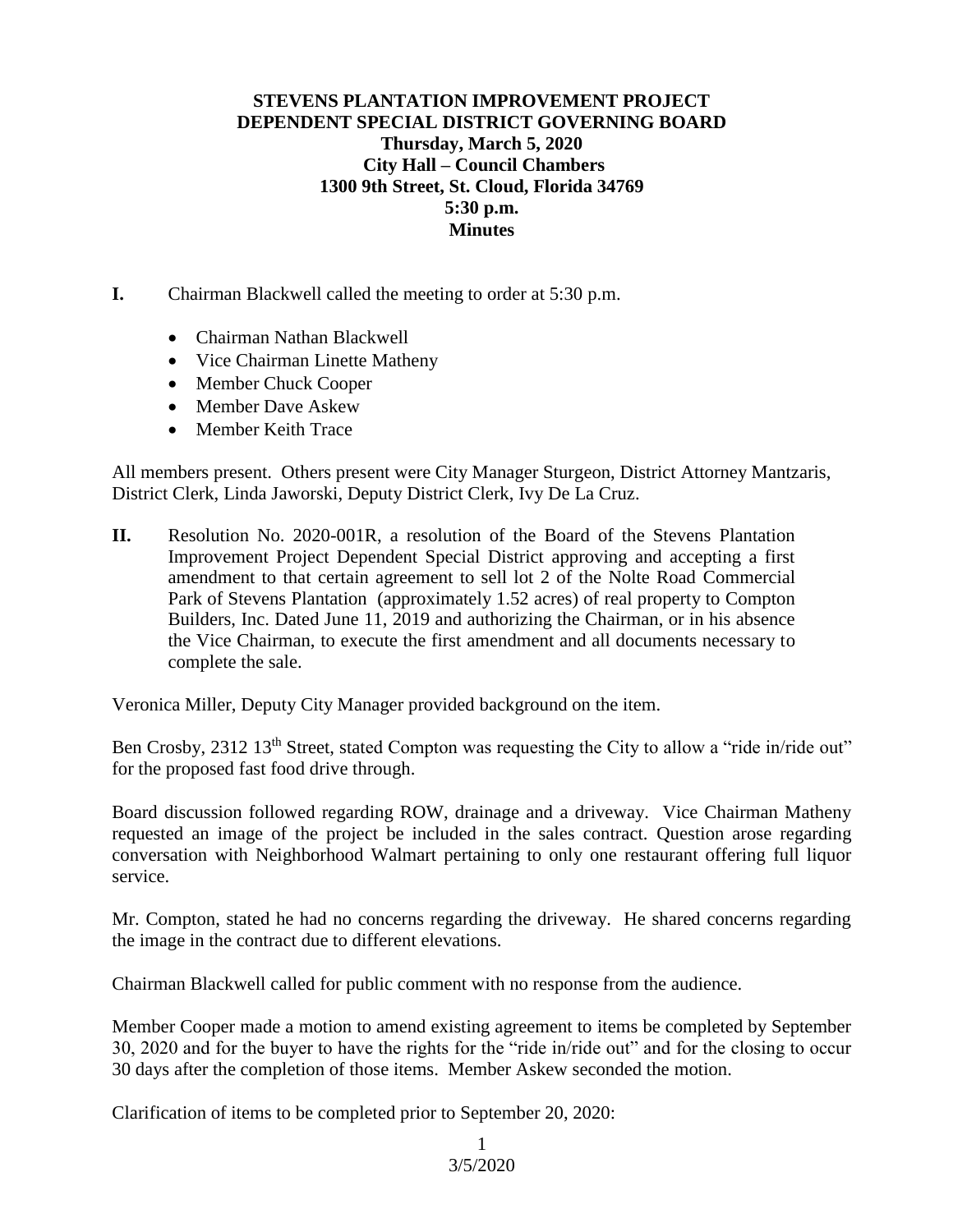- 1) Electric, water/sewer connection
- 2) Internal driveway access
- 2) Granted "ride in/ride out"
- 3) City removal of easement

District Attorney to create language for the quality of the construction of the building

District Attorney Mantzaris announced the correct date of the agreement in the resolution to read November 18, 2019

After roll call by District Clerk, Linda Jarworski, motion carried. (Vote 5-0)

**III.** Discussion and possible action regarding Stevens North Letters of Intent.

Veronica Miller, Deputy City Manager, stated direction had been given to put this property back on the market, specifically to carve out the property needed for the police department.

Mr. Calcanis, Collier International, stated that Galleria had rescinded their offer due to lack of funding.

Eric Marks, AVEX Homes, 28 E Washington Street, Orlando, stated he was available for questions.

Vice Chairman Mathney requested clarification on back taxes and assessment payments and the City's responsibility.

District Attorney Mantzaris stated the City would pay the 2017 assessments due and all others will be paid from the proceeds of the sale.

Discussion followed to include a minimum of commercial square footage for the plans followed.

Dale Avery, Titan Properties, 2281 Lee Road, Winter Park, addressed several questions from Members.

Matt Oris, Hanover, 605 Commonwealth Avenue, Orlando, reviewed and advised Members regarding their proposal.

Mike Laquarry, Equity & Gentry, reviewed the lower offer price and plans for the project.

Jeff Reader, Reader Communities, 5850 T L Lee Boulevard, discussed and reviewed the project.

Chairman Blackwell called for public comment.

David Meisner, 3410 Pawley's Loop N, stated he approved of the AVEX offer. He also shared concerns regarding Item #2.

Hughette Crumpler, 300 Michigan Avenue, shared her concerns.